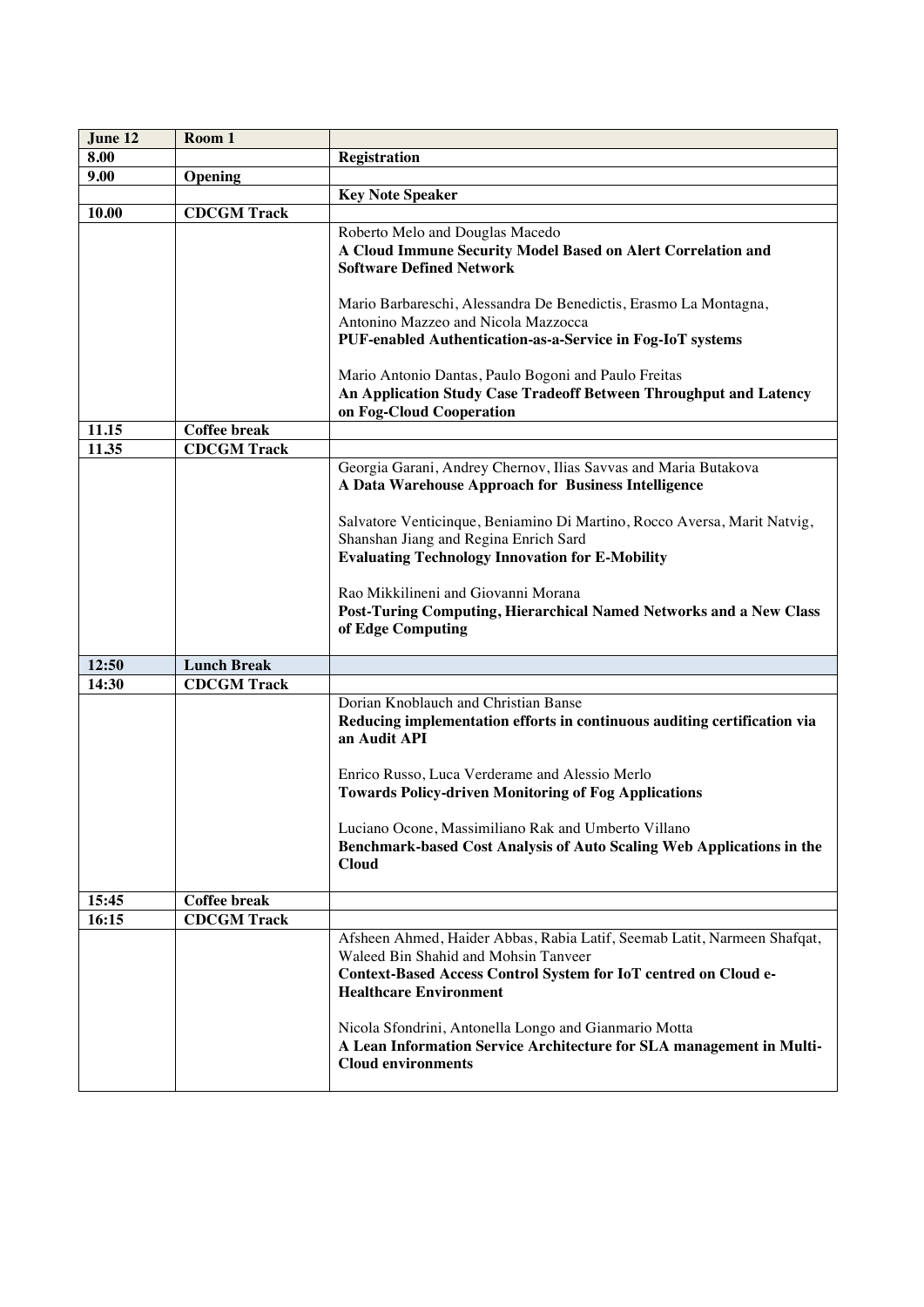| June 12 | Room 2              |                                                                                                                                                                               |
|---------|---------------------|-------------------------------------------------------------------------------------------------------------------------------------------------------------------------------|
| 8.00    |                     | <b>Registration</b>                                                                                                                                                           |
| 10.00   | <b>AROSA Track</b>  |                                                                                                                                                                               |
|         |                     | Guido Perboli, Alessandro Manfredi, Stefano Musso and Mariangela RosanoA<br>decentralized marketplace for M2M economy for Smart Cities                                        |
|         |                     | Marwa Mdimagh and Sami Bhiri<br>Towards Automated and Fine-grain Reuse of Configurable Business<br><b>Process models</b>                                                      |
|         |                     | Mouna Rekik, Abderrahim Ait Wakrime, Nasreddine Cheniki and Yacine Sam<br>On the Fly Reconfiguration of BPaaS based on SaaS Services Federation<br>and SAT Solving Techniques |
|         |                     | Zakaria Afkir, Hatim Guermah, Mahmoud Nassar and Sophie Ebersold<br>Machine learning based approach for context aware system                                                  |
| 11.15   | <b>Coffee break</b> |                                                                                                                                                                               |
| 11.35   | <b>ACEC Track</b>   |                                                                                                                                                                               |
|         |                     | Nicola Bicocchi, Giacomo Cabri, Letizia Leonardi and Giulio Salierno<br>A Survey of the Use of Software Agents in Digital Factories                                           |
|         |                     | Wissem Eljaoued, Nesrine Ben Yahia, Narjès Bellamine Ben Saoud and<br>Chihab Hanachi                                                                                          |
|         |                     | A Hybrid Recommendation Approach for Agent Organizational<br><b>Structures</b>                                                                                                |
|         |                     | Claudia Di Napoli, Silvia Rossi and Emanuela Del Grosso<br>Robotic Entertainments as Personalizable Workflow of Services: a Home-<br><b>Care Case Study</b>                   |
|         |                     | Carmelo Fabio Longo, Corrado Santoro and Federico Fausto Santoro<br>Meaning Extraction in a Domotic Assistant Agent Interacting by means of<br><b>Natural Language</b>        |
| 12:50   | <b>Lunch Break</b>  |                                                                                                                                                                               |
| 14:30   | <b>FISA Track</b>   |                                                                                                                                                                               |
|         |                     | Mouna Rhahla and Mouna Rhahla<br>A GDPR controller for IoT systems: Application to e-health                                                                                   |
|         |                     | Wided Mathlouthi, Chahrazad Labba, Walid Gaaloul and Narjès Bellamine<br>Ben Saoud<br>SoS paradigm benefits SaaS Integration: novel approach and first results                |
|         |                     | Fatma Raissi, Sami Yangui and Frederic Camps                                                                                                                                  |
|         |                     | Autonomous Cars, 5G and Smart Cities: Beyond the Hype                                                                                                                         |
| 15:45   | <b>Coffee break</b> |                                                                                                                                                                               |
| 16:15   | <b>FISA Track</b>   |                                                                                                                                                                               |
|         |                     | Amina Brahem, Nizar Messai, Yacine Sam, Sami Bhiri, Thomas Devogele                                                                                                           |
|         |                     | and Walid Gaaloul<br>Blockchain's fame reaches the execution of personalized touristic<br>itineraries                                                                         |
|         |                     | Nasredine Cheniki, Marwa Boulakbech, Hamza Labbaci, Yacine Sam, Nizar<br>Messai and Thomas Devogele<br>A Linked Open Data Approach for Touristic Service Recommendation       |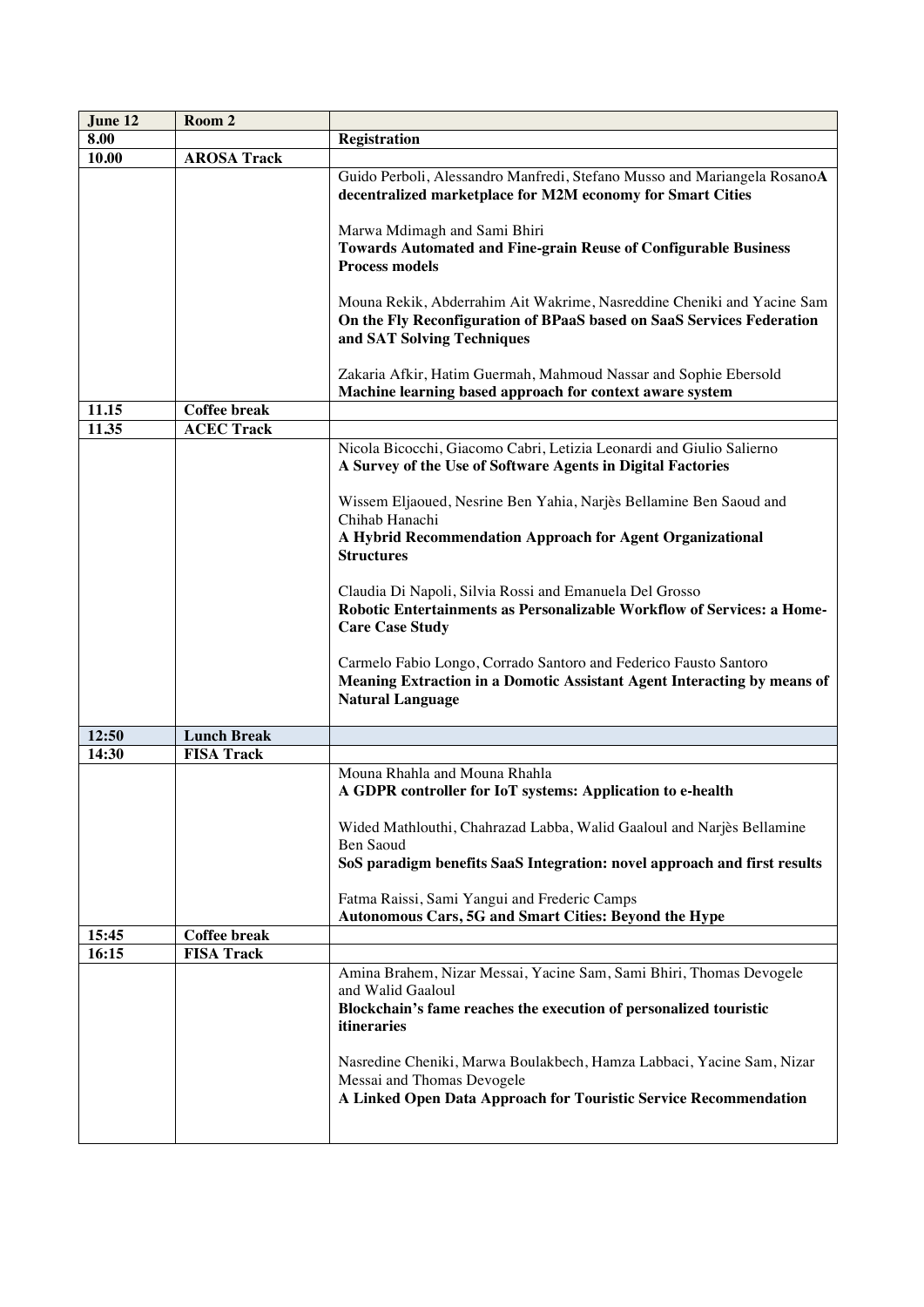| June 13 | Room 1                 |                                                                                                    |
|---------|------------------------|----------------------------------------------------------------------------------------------------|
| 9.00    |                        | <b>Key Note Speaker</b>                                                                            |
| 10.00   | <b>Web2Touch Track</b> |                                                                                                    |
|         |                        | Marbilia Sergio, Talita Sousa Costa, Marcelo S. P. Pessoa and Paulo S. M.                          |
|         |                        | Pedro                                                                                              |
|         |                        | Semantic approach as support in the analysis of abstracts in the literary                          |
|         |                        | review                                                                                             |
|         |                        |                                                                                                    |
|         |                        | Nabil Badr, Maddalena Sorrentino, Marco De Marco and Mariagrazia Fugini                            |
|         |                        | <b>Improving Interaction in Integrated Chronic Care Management</b>                                 |
|         |                        |                                                                                                    |
|         |                        | Mariagrazia Fugini, Jacopo Finocchi, Paolo Locatelli, Filippo Leccardi and                         |
|         |                        | Alfredo Lupi                                                                                       |
|         |                        | <b>A Text Analytics Architecture for Smart Companies</b>                                           |
| 11.15   | <b>Coffee break</b>    |                                                                                                    |
| 11.35   | <b>Web2Touch Track</b> |                                                                                                    |
|         |                        | Pasquale Ardimento, Mario Luca Bernardi, Marta Cimitile and Giuseppe De                            |
|         |                        | Ruvo                                                                                               |
|         |                        | Mining developer's behavior from web-based IDE logs                                                |
|         |                        |                                                                                                    |
|         |                        | Allan Mazimwe, Imed Hammouda and Anthony Gidudu                                                    |
|         |                        | <b>Content Ontology Design Patterns for Representing Knowledge in the</b>                          |
|         |                        | <b>Disaster Risk Domain</b>                                                                        |
|         |                        |                                                                                                    |
|         |                        | Julio Cesar Dos Reis, Rodrigo Bonacin and Luma Lombello                                            |
|         |                        | <b>Soft Ontologies as Fuzzy RDF Statements</b>                                                     |
|         |                        |                                                                                                    |
|         |                        | Christian Esposito and Oscar Tamburis                                                              |
|         |                        | An Effective Retrieval Approach for Documents related to Past Civil<br><b>Engineering Projects</b> |
|         |                        |                                                                                                    |
| 12:50   | <b>Lunch Break</b>     |                                                                                                    |
| 14:30   |                        | <b>EU SPACE</b>                                                                                    |
| 15:45   | <b>Coffee break</b>    |                                                                                                    |
| 16:15   | <b>Web2Touch Track</b> |                                                                                                    |
|         |                        | Marcos Vinícius Borges, Julio Cesar dos Reis and Guilherme Gribel                                  |
|         |                        | <b>Empirical Analysis of Semantic Metadata Extraction from Video Lecture</b>                       |
|         |                        | <b>Subtitles</b>                                                                                   |
|         |                        |                                                                                                    |
|         |                        | Amira Mouakher, Rami Belkaroui, Aurélie Bertaux, Ouassila Labbani,                                 |
|         |                        | Clementine Hugol-Gential and Christophe Nicolle                                                    |
|         |                        | An Ontology-Based Monitoring System in Vineyards of the Burgundy                                   |
|         |                        | Region                                                                                             |
|         |                        |                                                                                                    |
|         |                        | Fahad Anwaar, Naima Iltaf, Hammad Afzal and Haider Abbas                                           |
|         |                        | A Deep Learning Framework to Predict Rating using Item Metadata for<br><b>Cold Start Item</b>      |
|         |                        |                                                                                                    |
| 19:00   |                        | <b>Social Dinner</b>                                                                               |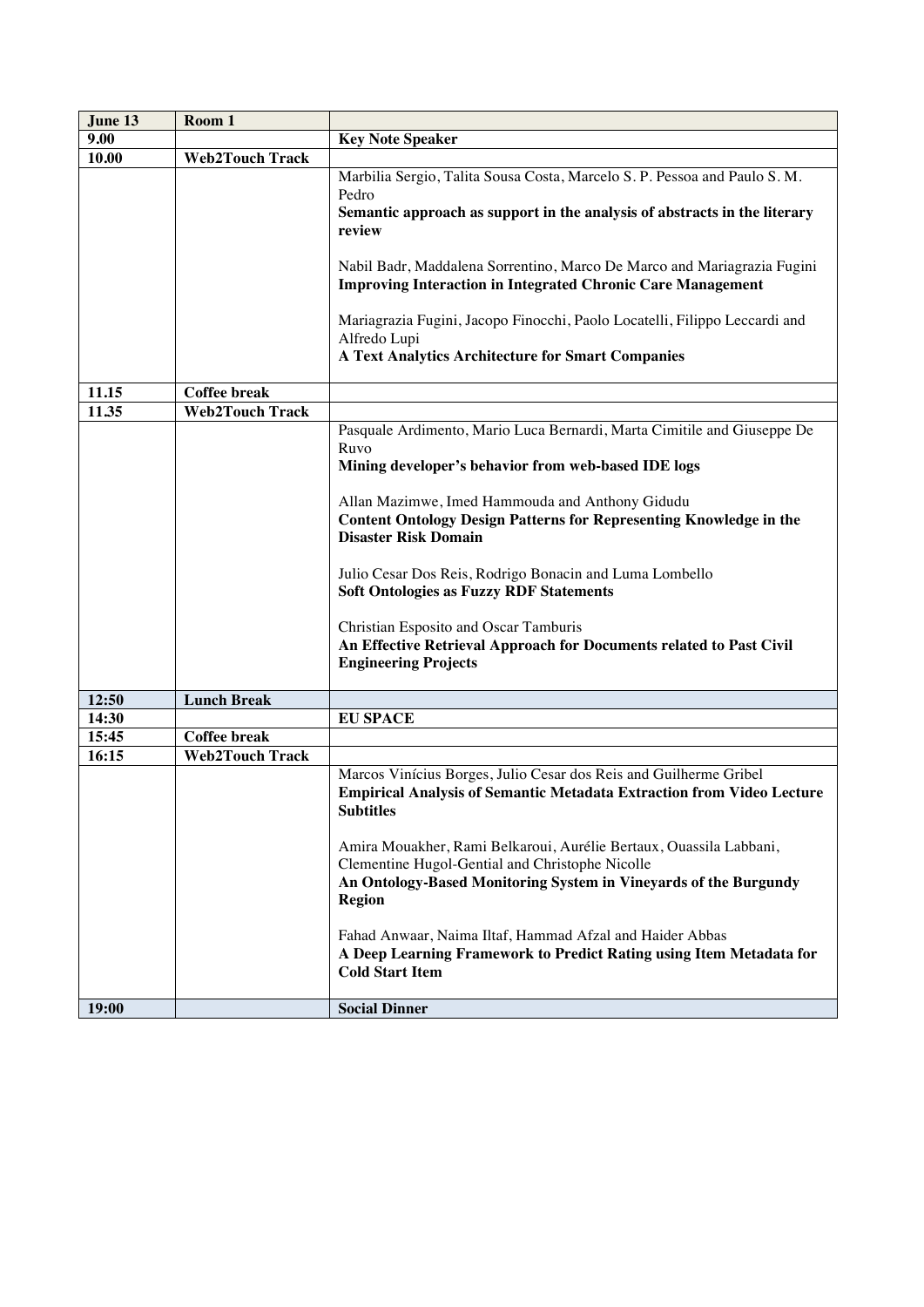| June 13        | Room 2               |                                                                              |
|----------------|----------------------|------------------------------------------------------------------------------|
| 10.00          | <b>VSC Track</b>     |                                                                              |
|                |                      | Konstantin Scherer, Tobias Pfeffer and Sabine Glesner                        |
|                |                      | I/O Interaction Analysis of Binary Code                                      |
|                |                      |                                                                              |
|                |                      | Fabio Martinelli, Francesco Mercaldo and Antonella Santone                   |
|                |                      | Real-Time SCADA Attack Detection by means of Formal Methods                  |
|                |                      |                                                                              |
|                |                      | Andrea Fornaia, Stefano Scafiti and Emiliano Tramontana                      |
|                |                      | <b>JSCAN: Designing an easy to use LLVM-based Static Analysis</b>            |
|                | <b>Coffee break</b>  | <b>Framework</b>                                                             |
| 11.15<br>11.35 | <b>VSC Track</b>     |                                                                              |
|                |                      | Emiliano Tramontana and Gabriella Verga                                      |
|                |                      | <b>Mitigating Privacy-related Risks for Android Users</b>                    |
|                |                      |                                                                              |
|                |                      | Antonio Borrelli, Giuseppe Antonio Di Lucca, Vittoria Nardone and Antonella  |
|                |                      | Santone                                                                      |
|                |                      | Formal Verification of Radio Communication Management in Railway             |
|                |                      | <b>Systems Using Model Checking Technique</b>                                |
|                |                      |                                                                              |
| 12:50          | <b>Lunch Break</b>   |                                                                              |
| 14:30          | <b>CONESEC Track</b> |                                                                              |
|                |                      | Piotr Bienias, Grzegorz Kołaczek and Arkadiusz Warzyński                     |
|                |                      | <b>Architecture of Anomaly Detection Module for the Security Operations</b>  |
|                |                      | <b>Center</b>                                                                |
|                |                      |                                                                              |
|                |                      | Hassan Mokalled, Rosario Catelli, Valentina Casola, Daniele Debertol, Ermete |
|                |                      | Meda and Rodolfo Zunino                                                      |
| 15:45          | <b>Coffee break</b>  | The applicability of a SIEM solution: Requirements and Evaluation            |
| 16:15          | <b>WETICE Track</b>  |                                                                              |
|                |                      | Luigi Sgaglione, Luigi Coppolino, Salvatore D'Antonio, Luigi Romano,         |
|                |                      | Giovanni Mazzeo, Domenico Cotroneo and Andrea Scognamiglio                   |
|                |                      | Privacy preserving Intrusion Detection via Homomorphic Encryption            |
|                |                      |                                                                              |
|                |                      |                                                                              |
|                |                      | Meriem Guerar, Luca Verderame, Mauro Migliardi and Alessio Merlo             |
|                |                      | 2GesturePIN: Securing PIN-based Authentication on Smartwatches               |
|                |                      |                                                                              |
|                |                      |                                                                              |
|                |                      |                                                                              |
| 19:00          |                      | <b>Social Dinner</b>                                                         |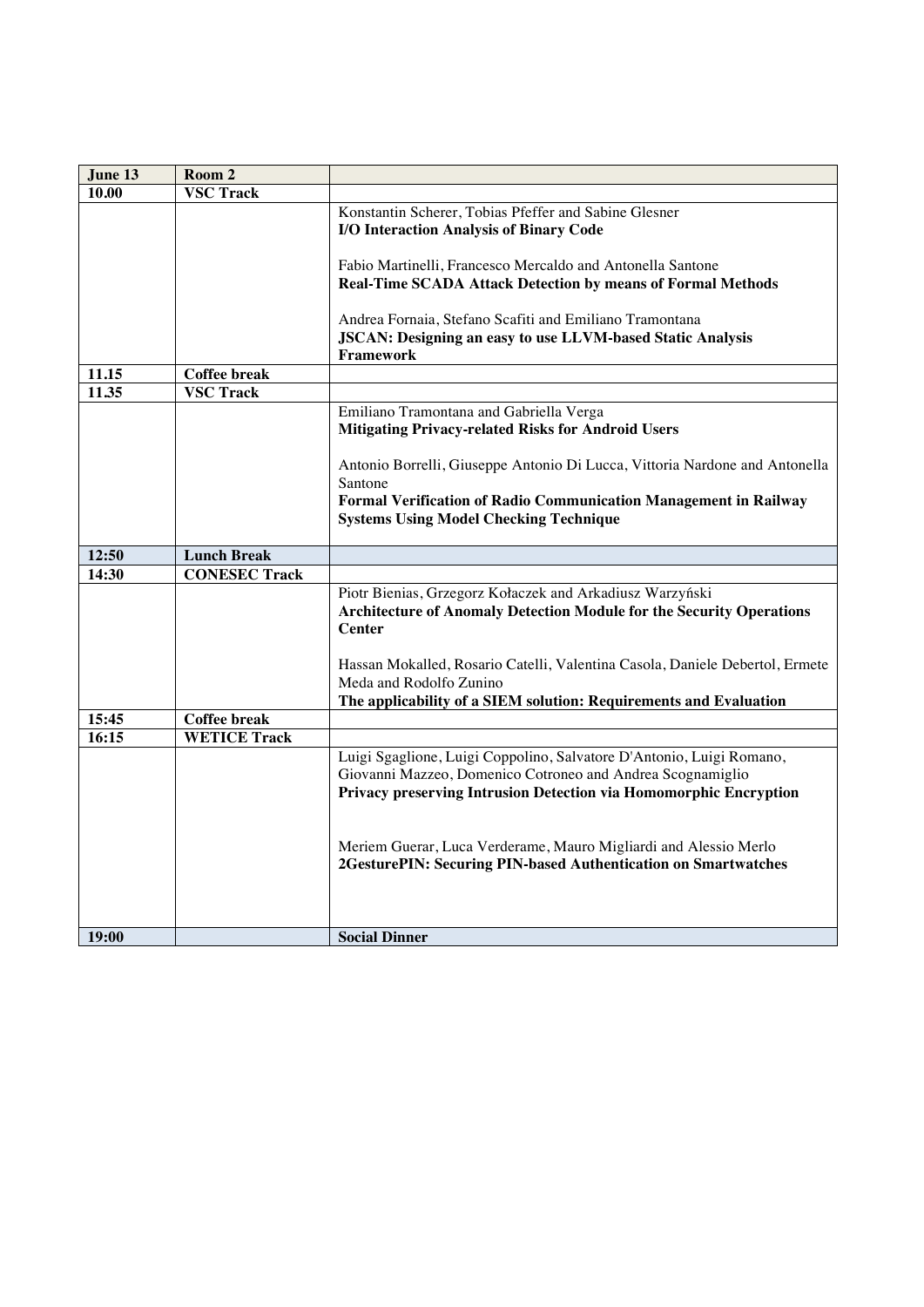| June 14 | Room 1              |                                                                                                                                                                                                      |
|---------|---------------------|------------------------------------------------------------------------------------------------------------------------------------------------------------------------------------------------------|
| 9.00    | <b>SSTM Track</b>   |                                                                                                                                                                                                      |
|         |                     | Mathias Morbitzer<br><b>Scanclave: Verifying Application Runtime Integrity in Untrusted</b><br><b>Environments</b>                                                                                   |
|         |                     | Abhinav Khare, Giovanni Merlino, Francesco Longo, Antonio Puliafito and<br>Om Prakash Vyas<br>Toward a Trust-less Smart City: The #SmartME Experience                                                |
|         |                     | Mourad Benmalek, Yacine Challal and Abdelouahid Derhab<br>Authentication for Smart Grid AMI systems: Threat models, Solutions,<br>and Challenges                                                     |
|         |                     | Farah Saleem, Naima Iltaf, Hammad Afzal and Mobeena Shahzad<br><b>Using Trust in Collaborative Filtering for Recommendations</b>                                                                     |
|         |                     | Maryam Khalid, Narmeen Shafqat, Waleed Bin Shahid and Rabia Latif<br><b>Comparative Analysis of Cyber Security Strategies on the basis of</b><br><b>National Cyber Capacity Building Initiatives</b> |
| 11.15   | <b>Coffee break</b> |                                                                                                                                                                                                      |
| 11.35   | <b>COMETS Track</b> |                                                                                                                                                                                                      |
|         |                     | Mamadou Lakhassane Cissé, Hanh Nhi Tran, Samba Diaw, Bernard Coulette<br>and Alassane Bah                                                                                                            |
|         |                     | Using Patterns to parameterize the execution of Collaborative Tasks                                                                                                                                  |
|         |                     | Saloua Bennani, Sophie Ebersold, Mahmoud El Hamlaoui, Bernard Coulette<br>and Mahmoud Nassar                                                                                                         |
|         |                     | A collaborative decision approach for alignment of heterogeneous models                                                                                                                              |
|         |                     | Jalal Possik, Andrea D'ambrogio, Gregory Zacharewicz, Aicha Amrani and<br><b>Bruno Vallespir</b>                                                                                                     |
|         |                     | A BPMN/HLA-Based Methodology for Collaborative Distributed DES                                                                                                                                       |
| 12:50   | <b>Lunch Break</b>  |                                                                                                                                                                                                      |